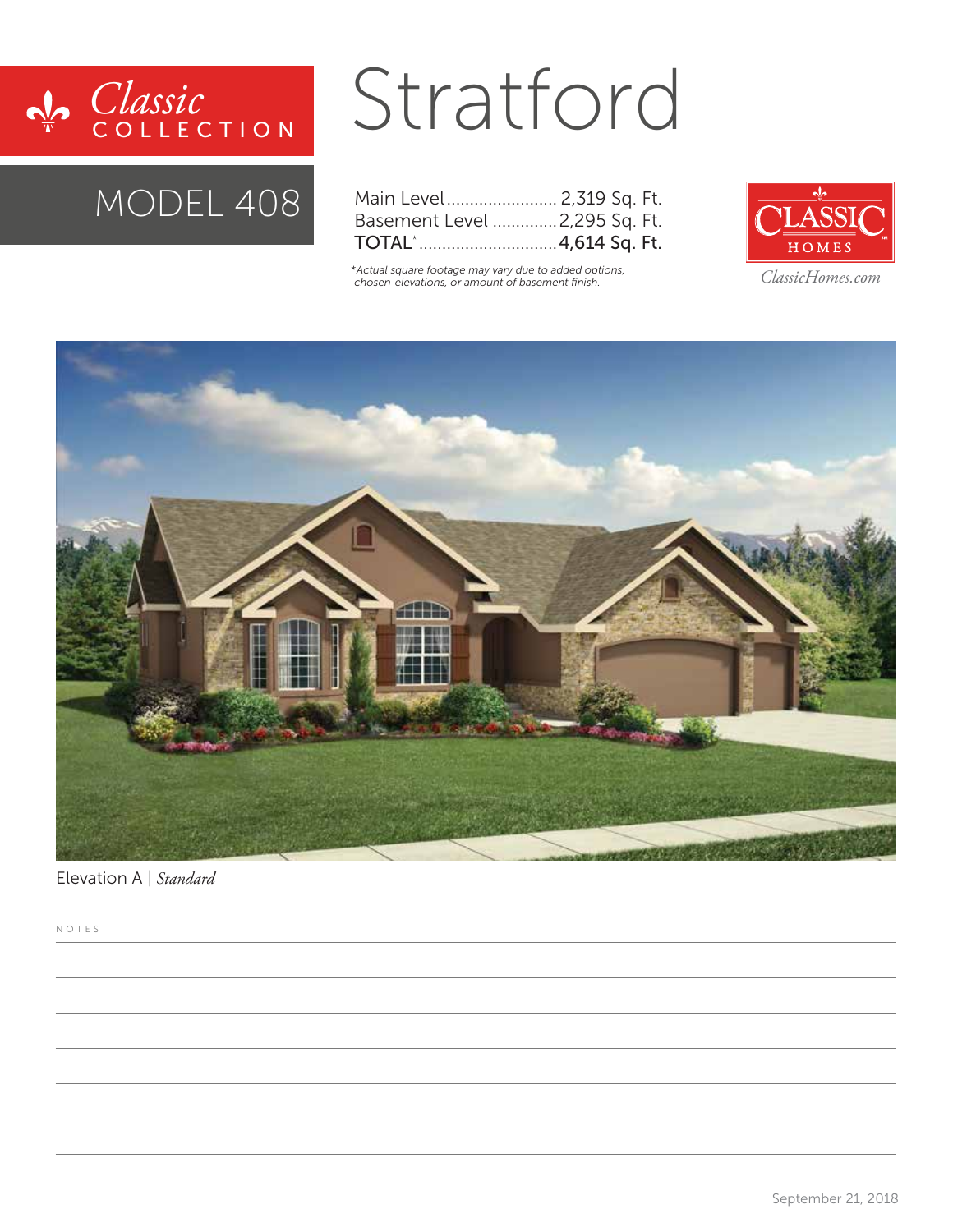# Main Level

#### STRATFORD Model 408

*Standard 'A' Elevation Shown*



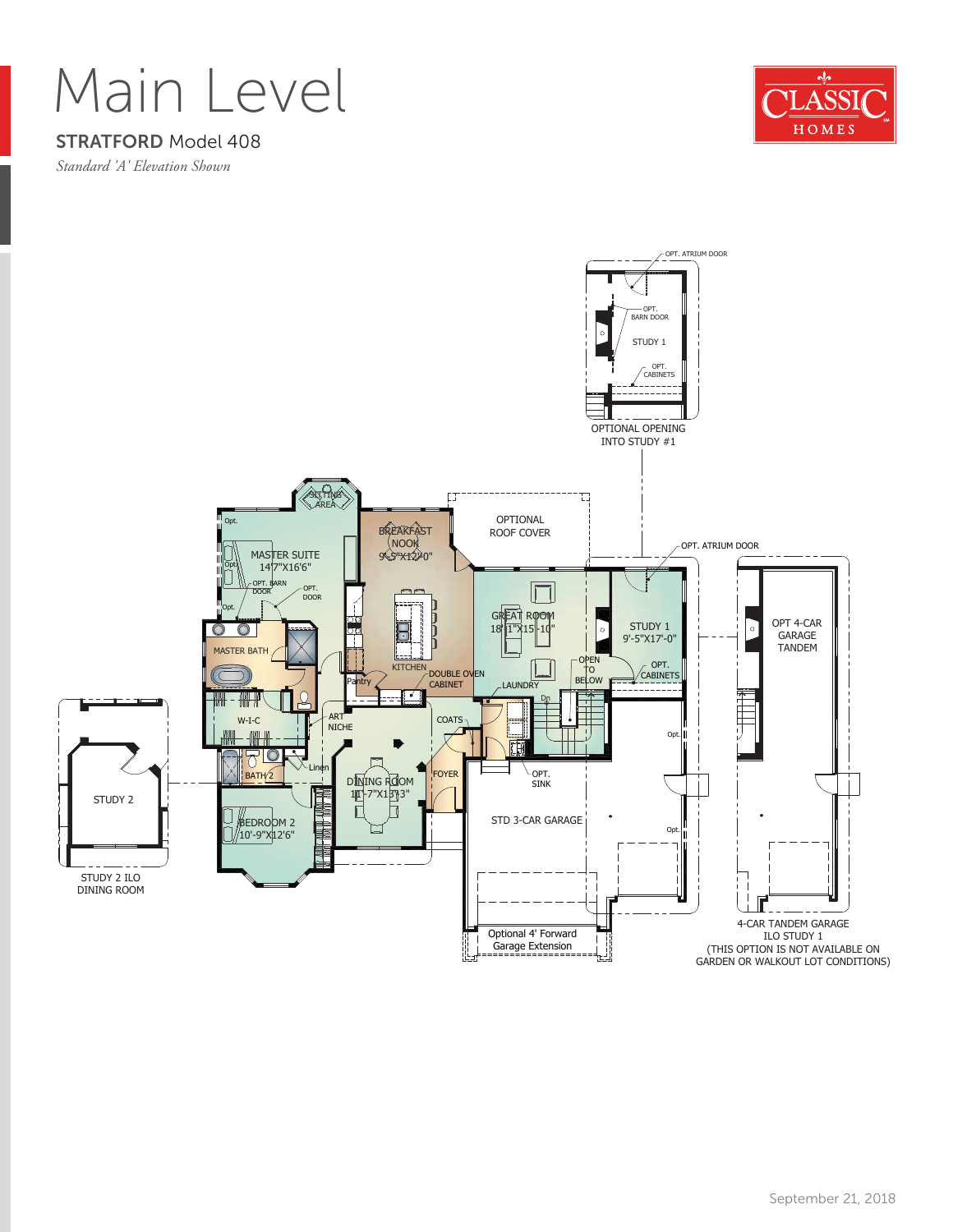## Basement Level

#### **STRATFORD Model 408 | with Optional Finish**

*Standard 'A' Elevation Shown*